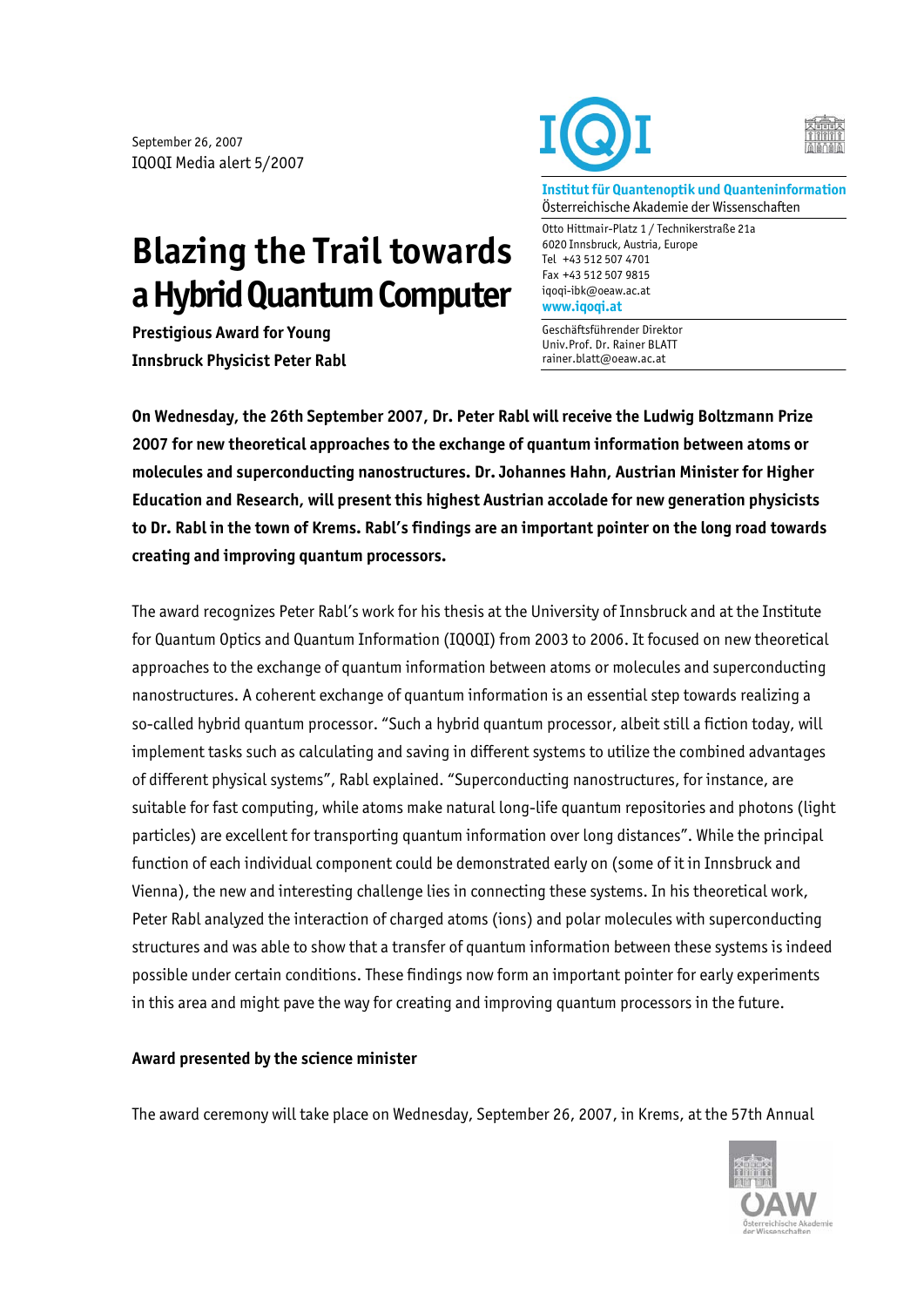Conference of the Österreichische Physikalische Gesellschaft (ÖPG), with federal minister Dr. Johannes Hahn presenting the award. Every year, the ÖPG recognizes promising young physicists with an award, alternately the Ludwig Boltzmann Prize for theoretical physics and the Fritz Kohlrausch Prize for experimental physics. The prize money is 2200 euros. "This is the best junior award for a physicist in this age group", explained Rabl's thesis supervisor Prof. Peter Zoller proudly. "I am very pleased that Peter Rabl's achievements have been recognized with this prize". ÖPG president is physicist Prof. Monika Ritsch-Marte of Innsbruck Medical University, herself a Ludwig Boltzmann Prize laureate and the first woman in the history of the ÖPG to head this academic society. Encouraging young scientists is one of her major concerns.

## **International success**

Peter Rabl was born 1978 in Brixlegg, Tyrol. He studied physics at the University of Innsbruck and finished in 2006 with a doctorate. Recently Rabl started as post-doc researcher at the Institute for Theoretical Atomic, Molecular and Optical Physics (ITAMP) at the Harvard Smithsonian Center for Astrophysics. He is about to take up a post as Harvard Associate at the Physics Department of Harvard University, a position he qualified for via an international competition set up to fund one young scientist each year in the field of theoretical nuclear and molecular physics. "This stipend enables me to conduct my own research largely independently for a total of three years and at the same time to benefit from the high concentration of experts in this field at the ITAMP and at the Harvard Physics Department ," Peter Rabl explained. He hopes to continue focusing his research on the combination of quantumoptical and coherent solid state systems and on the physics of cold polar molecules.

You can download a picture of Dr. Peter Rabl from: http://www.iqoqi.at/media/download/

The acclaimed thesis is entitled: "Towards Hybrid Quantum Processors: Interfacing Quantum Optical and Solid State Qubits" Dissertation, Innsbruck 2006

Contact: Dr. Peter Rabl Institute for Theoretical Atomic, Molecular and Optical Physics (ITAMP) 60 Garden Street, MS 14 Cambridge, MA 02138 Tel: +1-617-496-0111 Fax: +1-617-496-7668

Dr. Christian Flatz Public Relations Tel. +43 650 5777122 E-Mail: pr-iqoqi[at]oeaw.ac.at